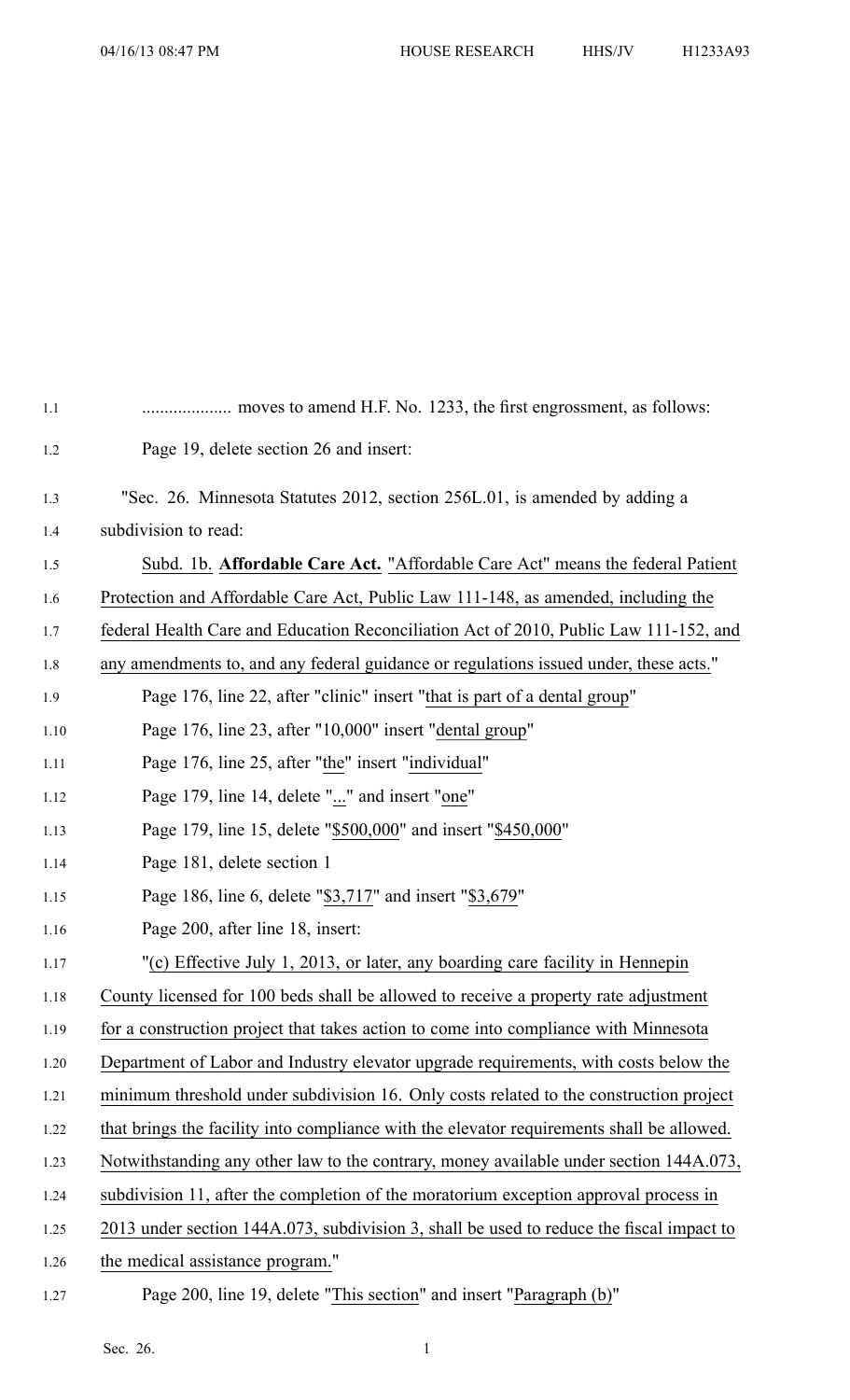| 2.1  | Page 221, line 14, delete "home" and insert "facility" and delete "implementation"            |
|------|-----------------------------------------------------------------------------------------------|
| 2.2  | and insert "to be implemented January 1, 2014,"                                               |
| 2.3  | Page 221, line 15, delete everything after "who" and insert "lose eligibility for home        |
| 2.4  | and community-based services waivers under Minnesota Statutes, sections 256B.0915,            |
| 2.5  | and 256B.49, and alternative care under Minnesota Statutes, section 256B.0913;"               |
| 2.6  | Page 221, delete lines 16 to 23, and insert:                                                  |
| 2.7  | "(2) the number of individuals who lose eligibility for medical assistance; and               |
| 2.8  | $(3)$ for individuals reported under clauses $(1)$ and $(2)$ , and to the extent possible:    |
| 2.9  | (i) their living situation before and after nursing facility level of care implementation;    |
| 2.10 | and                                                                                           |
| 2.11 | (ii) the programs or services they received before and after nursing facility level of        |
| 2.12 | care implementation, including, but not limited to, personal care assistant services and      |
| 2.13 | essential community supports."                                                                |
| 2.14 | Page 221, line 26, after "(a)" insert ". A preliminary report shall be submitted" and         |
| 2.15 | delete "annually thereafter" and insert "a final report shall be submitted February 15, 2015" |
| 2.16 | Page 221, after line 26, insert:                                                              |
| 2.17 | "Sec.  HOME AND COMMUNITY-BASED SERVICES REPORT CARD.                                         |
| 2.18 | (a) The commissioner of human services shall work with existing advisory groups               |
| 2.19 | to develop recommendations for a home and community-based services report card.               |
| 2.20 | The advisory committee shall consider the requirements from the Minnesota Consumer            |
| 2.21 | Information Guide under Minnesota Statutes, section 144G.06, as a base for development        |
| 2.22 | of a home and community-based services report card to compare the housing options             |
| 2.23 | available to consumers. Other items to be considered by the advisory committee in             |
| 2.24 | developing recommendations include:                                                           |
| 2.25 | (1) defining the goal of the report card;                                                     |
| 2.26 | (2) measuring outcomes, consumer information, and options for pay for performance;            |
| 2.27 | (3) developing separate measures for programs for the elderly population and for              |
| 2.28 | persons with disabilities;                                                                    |
| 2.29 | (4) identifying sources of information that are standardized and contain sufficient           |
| 2.30 | data;                                                                                         |
| 2.31 | (5) identifying the financial support needed to create and publicize the housing              |
| 2.32 | information guide, and ongoing funding for data collection and staffing to monitor,           |
| 2.33 | report, and analyze data;                                                                     |
| 2.34 | (6) recognizing that home and community-based services settings exist with                    |
| 2.35 | significant variations as to size, settings, and services available;                          |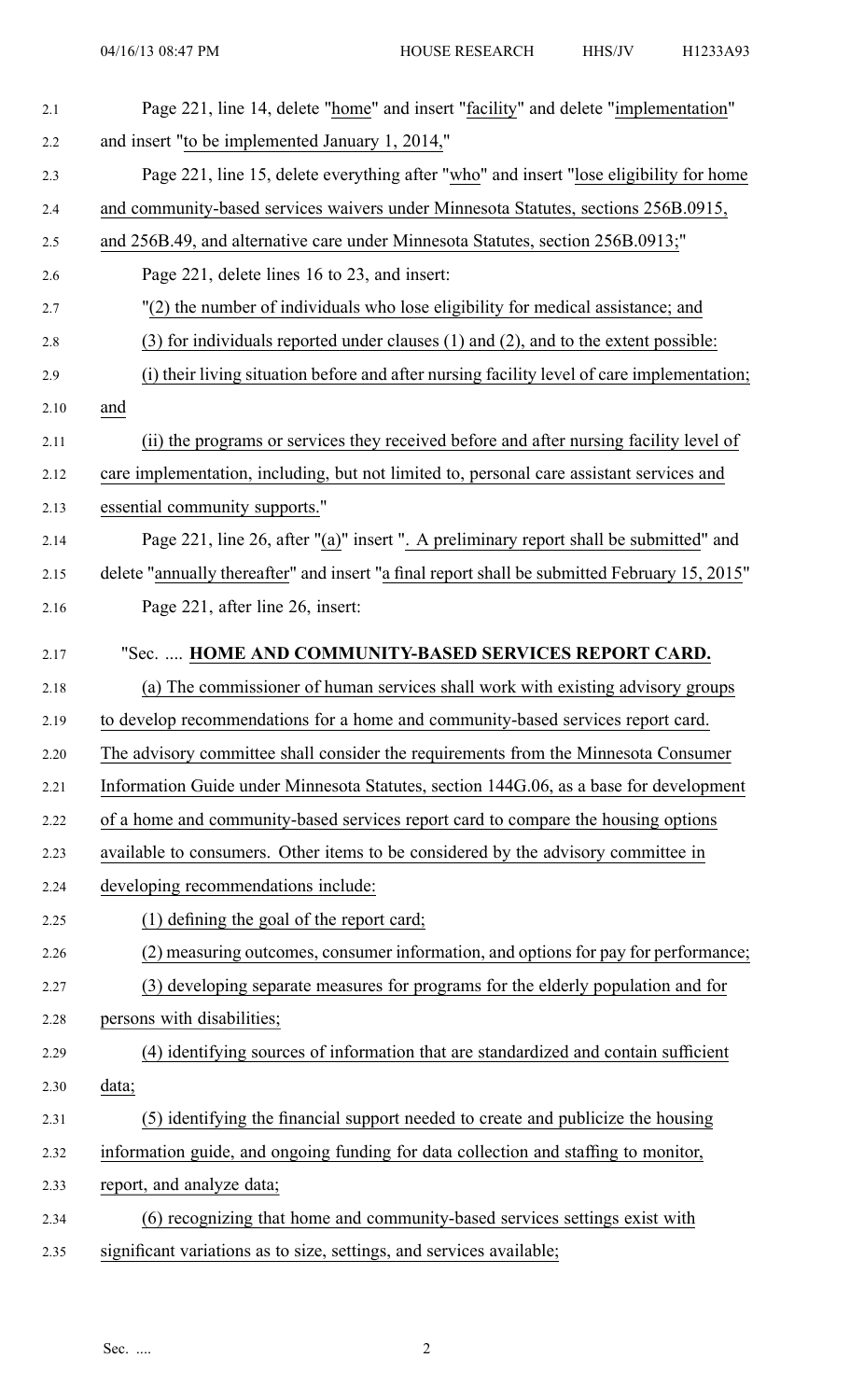| (7) ensuring that consumer choice and consumer information is retained and valued;            |
|-----------------------------------------------------------------------------------------------|
| and                                                                                           |
| (8) considering the applicability of these measures on providers based on payer               |
| source, size, and population served.                                                          |
| (b) The workgroup shall discuss whether there are additional funding, resources,              |
| or research needed. The workgroup shall report recommendations to the legislative             |
| committees with jurisdiction over health and human services policy and finance by August      |
| 1, 2014. The report card shall be available on July 1, 2015."                                 |
| Page 337, after line 8, insert:                                                               |
| "Section 1. Minnesota Statutes 2012, section 13.46, subdivision 4, is amended to read:        |
| Subd. 4. Licensing data. (a) As used in this subdivision:                                     |
| (1) "licensing data" are all data collected, maintained, used, or disseminated by the         |
| welfare system pertaining to persons licensed or registered or who apply for licensure        |
| or registration or who formerly were licensed or registered under the authority of the        |
| commissioner of human services;                                                               |
| (2) "client" means a person who is receiving services from a licensee or from an              |
| applicant for licensure; and                                                                  |
| (3) "personal and personal financial data" are Social Security numbers, identity              |
| of and letters of reference, insurance information, reports from the Bureau of Criminal       |
| Apprehension, health examination reports, and social/home studies.                            |
| $(b)(1)(i)$ Except as provided in paragraph (c), the following data on applicants,            |
| license holders, and former licensees are public: name, address, telephone number of          |
| licensees, date of receipt of a completed application, dates of licensure, licensed capacity, |
| type of client preferred, variances granted, record of training and education in child care   |
| and child development, type of dwelling, name and relationship of other family members,       |
| previous license history, class of license, the existence and status of complaints, and the   |
| number of serious injuries to or deaths of individuals in the licensed program as reported    |
| to the commissioner of human services, the local social services agency, or any other         |
| county welfare agency. For purposes of this clause, a serious injury is one that is treated   |
| by a physician.                                                                               |
| (ii) When a correction order, an order to forfeit a fine, an order of license suspension,     |
| an order of temporary immediate suspension, an order of license revocation, an order          |
| of license denial, or an order of conditional license has been issued, or a complaint is      |
| resolved, the following data on current and former licensees and applicants are public: the   |
| substance and investigative findings of the licensing or maltreatment complaint, licensing    |

3.36 violation, or substantiated maltreatment; the record of informal resolution of <sup>a</sup> licensing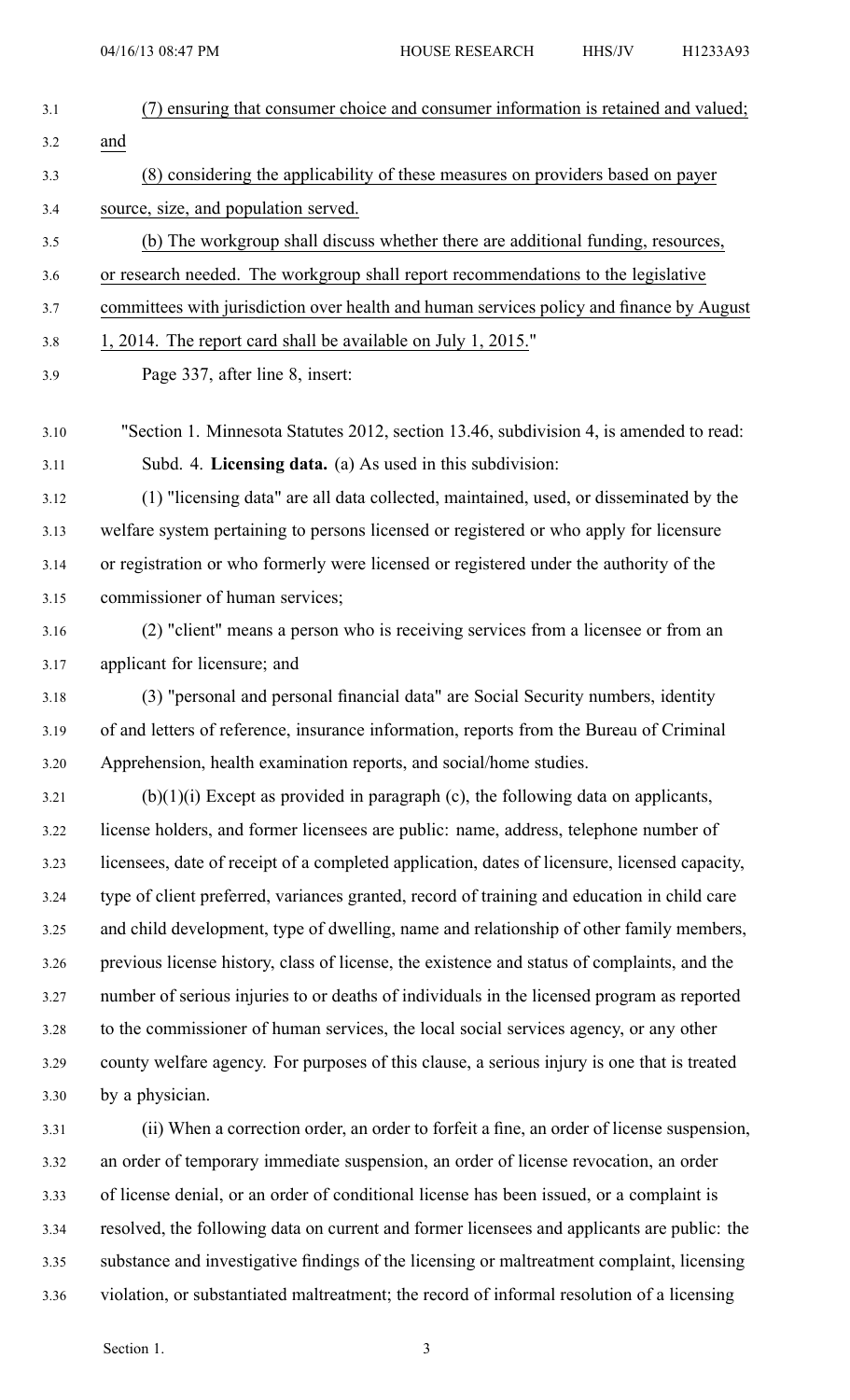4.1 violation; orders of hearing; findings of fact; conclusions of law; specifications of the final 4.2 correction order, fine, suspension, temporary immediate suspension, revocation, denial, or 4.3 conditional license contained in the record of licensing action; whether <sup>a</sup> fine has been 4.4 paid; and the status of any appeal of these actions.

4.5 (iii) When <sup>a</sup> license denial under section 245A.05 or <sup>a</sup> sanction under section 4.6 245A.07 is based on <sup>a</sup> determination that the license holder or applicant is responsible for 4.7 maltreatment under section 626.556 or 626.557, the identity of the applicant or license 4.8 holder as the individual responsible for maltreatment is public data at the time of the 4.9 issuance of the license denial or sanction.

4.10 (iv) When <sup>a</sup> license denial under section 245A.05 or <sup>a</sup> sanction under section 4.11 245A.07 is based on <sup>a</sup> determination that the license holder or applicant is disqualified 4.12 under chapter 245C, the identity of the license holder or applicant as the disqualified 4.13 individual and the reason for the disqualification are public data at the time of the 4.14 issuance of the licensing sanction or denial. If the applicant or license holder requests 4.15 reconsideration of the disqualification and the disqualification is affirmed, the reason for 4.16 the disqualification and the reason to not set aside the disqualification are public data.

4.17 (2) Notwithstanding sections 626.556, subdivision 11, and 626.557, subdivision 12b, 4.18 when any person subject to disqualification under section 245C.14 in connection with <sup>a</sup> 4.19 license to provide family day care for children, child care center services, foster care for 4.20 children in the provider's home, or foster care or day care servicesfor adultsin the provider's 4.21 home is <sup>a</sup> substantiated perpetrator of maltreatment, and the substantiated maltreatment is 4.22 <sup>a</sup> reason for <sup>a</sup> licensing action, the identity of the substantiated perpetrator of maltreatment 4.23 is public data. For purposes of this clause, <sup>a</sup> person is <sup>a</sup> substantiated perpetrator if the 4.24 maltreatment determination has been upheld under section 256.045; 626.556, subdivision 4.25 10i; 626.557, subdivision 9d; or chapter 14, or if an individual or facility has not timely 4.26 exercised appeal rights under these sections, excep<sup>t</sup> as provided under clause (1).

4.27 (3) For applicants who withdraw their application prior to licensure or denial of <sup>a</sup> 4.28 license, the following data are public: the name of the applicant, the city and county in 4.29 which the applicant was seeking licensure, the dates of the commissioner's receipt of the 4.30 initial application and completed application, the type of license sought, and the date 4.31 of withdrawal of the application.

4.32 (4) For applicants who are denied <sup>a</sup> license, the following data are public: the name 4.33 and address of the applicant, the city and county in which the applicant was seeking 4.34 licensure, the dates of the commissioner's receipt of the initial application and completed 4.35 application, the type of license sought, the date of denial of the application, the nature of 4.36 the basis for the denial, the record of informal resolution of <sup>a</sup> denial, orders of hearings,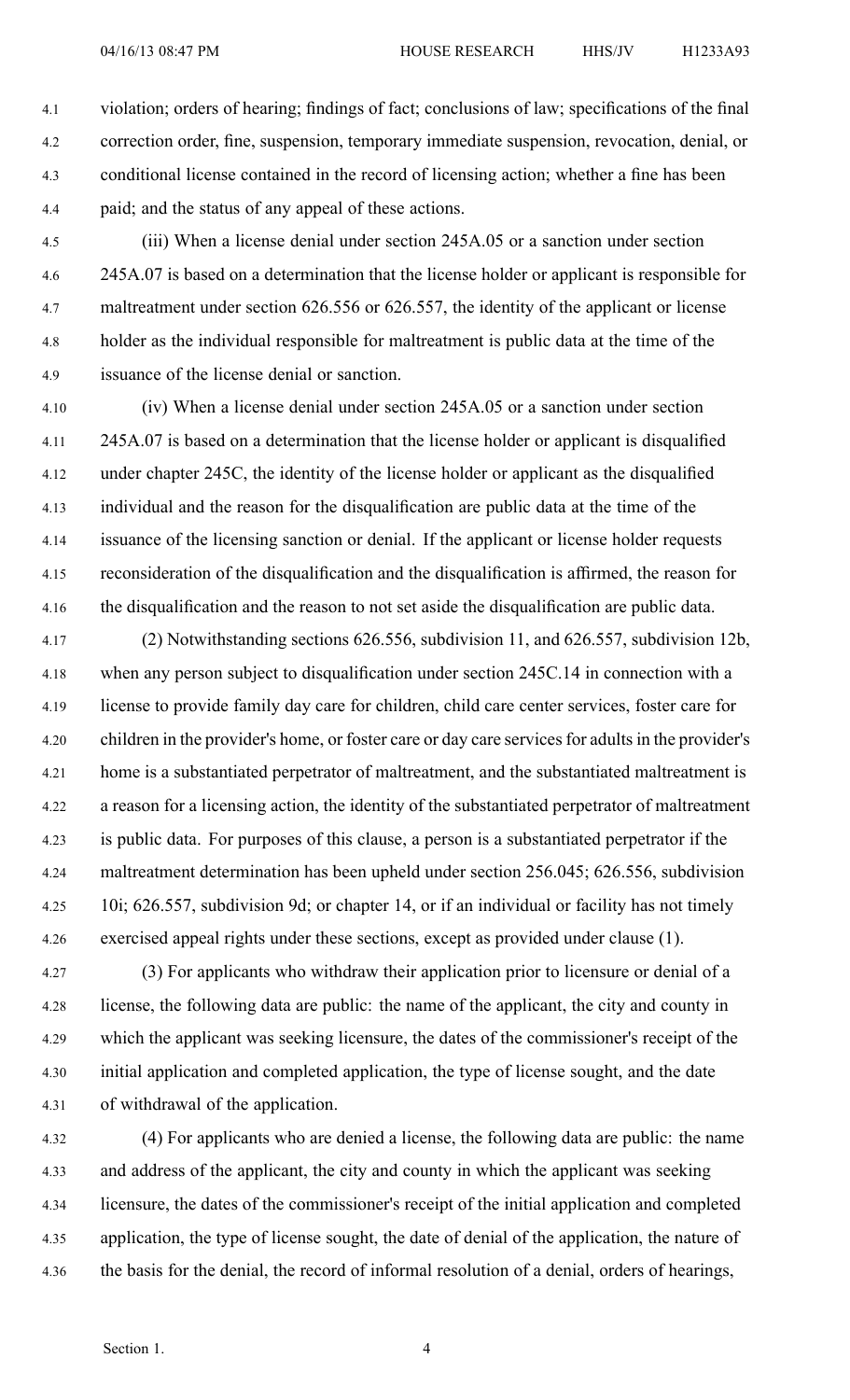## 5.1 findings of fact, conclusions of law, specifications of the final order of denial, and the 5.2 status of any appeal of the denial.

5.3 (5) Except as provided in paragraph (l), the following data on persons subject to 5.4 disqualification under section 245C.14 in connection with <sup>a</sup> license to provide family day 5.5 care for children, child care center services, foster care for children in the provider's home, 5.6 or foster care or day care services for adults in the provider's home, are public: the nature 5.7 of any disqualification set aside under section 245C.22, subdivisions 2 and 4, and the 5.8 reasons for setting aside the disqualification; the nature of any disqualification for which 5.9 <sup>a</sup> variance was granted under sections 245A.04, subdivision 9; and 245C.30, and the 5.10 reasons for granting any variance under section 245A.04, subdivision 9; and, if applicable, 5.11 the disclosure that any person subject to <sup>a</sup> background study under section 245C.03, 5.12 subdivision 1, has successfully passed <sup>a</sup> background study. If <sup>a</sup> licensing sanction under 5.13 section 245A.07, or <sup>a</sup> license denial under section 245A.05, is based on <sup>a</sup> determination 5.14 that an individual subject to disqualification under chapter 245C is disqualified, the 5.15 disqualification as <sup>a</sup> basis for the licensing sanction or denial is public data. As specified 5.16 in clause (1), item (iv), if the disqualified individual is the license holder or applicant, 5.17 the identity of the license holder or applicant and the reason for the disqualification 5.18 are public data; and, if the license holder or applicant requested reconsideration of the 5.19 disqualification and the disqualification is affirmed, the reason for the disqualification and 5.20 the reason to not set aside the disqualification are public data. If the disqualified individual 5.21 is an individual other than the license holder or applicant, the identity of the disqualified 5.22 individual shall remain private data.

5.23 (6) When maltreatment is substantiated under section 626.556 or 626.557 and the 5.24 victim and the substantiated perpetrator are affiliated with <sup>a</sup> program licensed under 5.25 chapter 245A, the commissioner of human services, local social services agency, or 5.26 county welfare agency may inform the license holder where the maltreatment occurred of 5.27 the identity of the substantiated perpetrator and the victim.

- 5.28 (7) Notwithstanding clause (1), for child foster care, only the name of the license 5.29 holder and the status of the license are public if the county attorney has requested that data 5.30 otherwise classified as public data under clause (1) be considered private data based on the 5.31 best interests of <sup>a</sup> child in placement in <sup>a</sup> licensed program.
- 5.32 (c) The following are private data on individuals under section 13.02, subdivision 5.33 12, or nonpublic data under section 13.02, subdivision 9: personal and personal financial 5.34 data on family day care program and family foster care program applicants and licensees 5.35 and their family members who provide services under the license.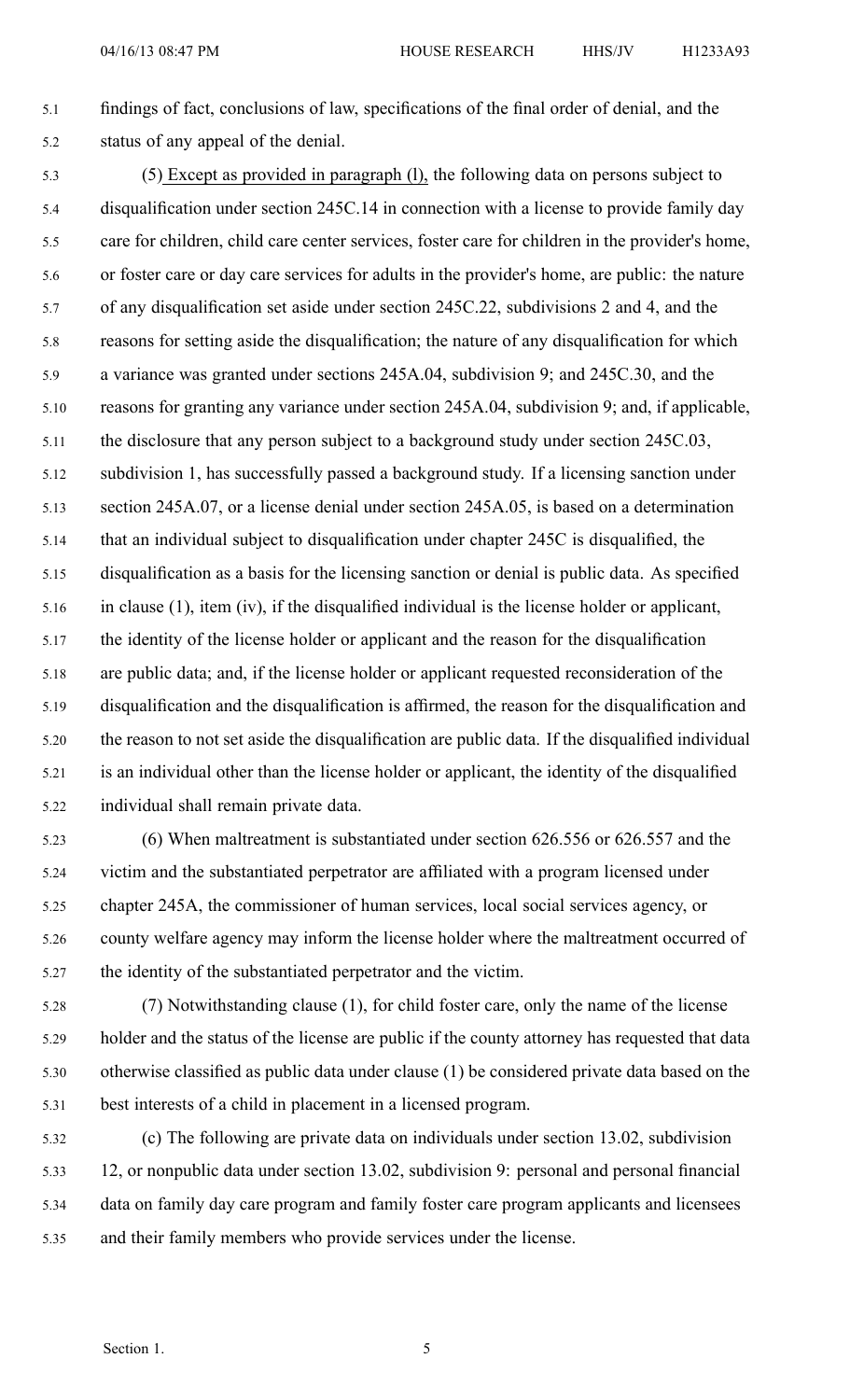6.1 (d) The following are private data on individuals: the identity of persons who have 6.2 made reports concerning licensees or applicants that appear in inactive investigative data, 6.3 and the records of clients or employees of the licensee or applicant for licensure whose 6.4 records are received by the licensing agency for purposes of review or in anticipation of <sup>a</sup> 6.5 contested matter. The names of reporters of complaints or alleged violations of licensing 6.6 standards under chapters 245A, 245B, 245C, and applicable rules and alleged maltreatment 6.7 under sections 626.556 and 626.557, are confidential data and may be disclosed only as 6.8 provided in section 626.556, subdivision 11, or 626.557, subdivision 12b.

6.9 (e) Data classified as private, confidential, nonpublic, or protected nonpublic under 6.10 this subdivision become public data if submitted to <sup>a</sup> court or administrative law judge as 6.11 par<sup>t</sup> of <sup>a</sup> disciplinary proceeding in which there is <sup>a</sup> public hearing concerning <sup>a</sup> license 6.12 which has been suspended, immediately suspended, revoked, or denied.

6.13 (f) Data generated in the course of licensing investigations that relate to an alleged 6.14 violation of law are investigative data under subdivision 3.

6.15 (g) Data that are not public data collected, maintained, used, or disseminated under 6.16 this subdivision that relate to or are derived from <sup>a</sup> repor<sup>t</sup> as defined in section 626.556, 6.17 subdivision 2, or 626.5572, subdivision 18, are subject to the destruction provisions of 6.18 sections 626.556, subdivision 11c, and 626.557, subdivision 12b.

6.19 (h) Upon request, not public data collected, maintained, used, or disseminated under 6.20 this subdivision that relate to or are derived from <sup>a</sup> repor<sup>t</sup> of substantiated maltreatment as 6.21 defined in section 626.556 or 626.557 may be exchanged with the Department of Health 6.22 for purposes of completing background studies pursuan<sup>t</sup> to section 144.057 and with 6.23 the Department of Corrections for purposes of completing background studies pursuan<sup>t</sup> 6.24 to section 241.021.

6.25 (i) Data on individuals collected according to licensing activities under chapters 6.26 245A and 245C, data on individuals collected by the commissioner of human services 6.27 according to investigations under chapters 245A, 245B, and 245C, and sections 626.556 6.28 and 626.557 may be shared with the Department of Human Rights, the Department 6.29 of Health, the Department of Corrections, the ombudsman for mental health and 6.30 developmental disabilities, and the individual's professional regulatory board when there 6.31 is reason to believe that laws or standards under the jurisdiction of those agencies may 6.32 have been violated or the information may otherwise be relevant to the board's regulatory 6.33 jurisdiction. Background study data on an individual who is the subject of <sup>a</sup> background 6.34 study under chapter 245C for <sup>a</sup> licensed service for which the commissioner of human 6.35 services is the license holder may be shared with the commissioner and the commissioner's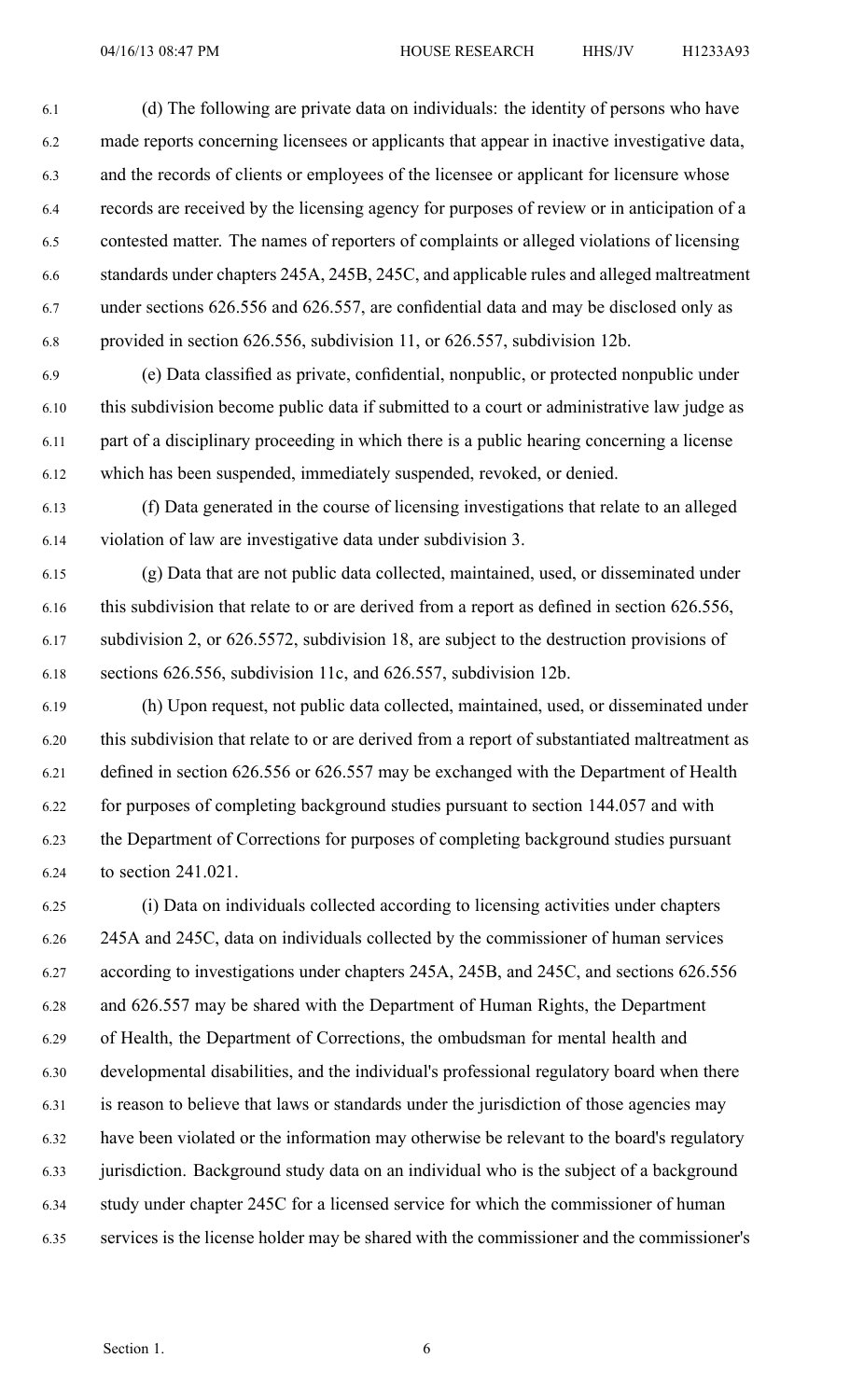7.1 delegate by the licensing division. Unless otherwise specified in this chapter, the identity 7.2 of <sup>a</sup> reporter of alleged maltreatment or licensing violations may not be disclosed.

- 7.3 (j) In addition to the notice of determinations required under section 626.556, 7.4 subdivision 10f, if the commissioner or the local social services agency has determined 7.5 that an individual is <sup>a</sup> substantiated perpetrator of maltreatment of <sup>a</sup> child based on sexual 7.6 abuse, as defined in section 626.556, subdivision 2, and the commissioner or local social 7.7 services agency knows that the individual is <sup>a</sup> person responsible for <sup>a</sup> child's care in 7.8 another facility, the commissioner or local social services agency shall notify the head 7.9 of that facility of this determination. The notification must include an explanation of the 7.10 individual's available appeal rights and the status of any appeal. If <sup>a</sup> notice is given under 7.11 this paragraph, the governmen<sup>t</sup> entity making the notification shall provide <sup>a</sup> copy of the 7.12 notice to the individual who is the subject of the notice.
- 7.13 (k) All not public data collected, maintained, used, or disseminated under this 7.14 subdivision and subdivision 3 may be exchanged between the Department of Human 7.15 Services, Licensing Division, and the Department of Corrections for purposes of 7.16 regulating services for which the Department of Human Services and the Department 7.17 of Corrections have regulatory authority.
- 7.18 (l) For individuals whose disqualification under chapter 245C was based only on 7.19 juvenile court records, and for which it was determined there have been no offenses in the 7.20 previous five or more years, the disqualification, the reason for the disqualification, and any 7.21 information about <sup>a</sup> set-aside shall be private data on the individual, and disclosed to the
- 7.22 program or entity that initiated the background study only as provided under chapter 245C.
- 7.23 Sec. 2. Minnesota Statutes 2012, section 62A.65, subdivision 2, is amended to read: 7.24 Subd. 2. **Guaranteed renewal.** (a) No individual health plan may be offered, sold, 7.25 issued, or renewed to <sup>a</sup> Minnesota resident unless the health plan provides that the plan 7.26 is guaranteed renewable at <sup>a</sup> premium rate that does not take into account the claims 7.27 experience or any change in the health status of any covered person that occurred after 7.28 the initial issuance of the health plan to the person. The premium rate upon renewal 7.29 must also otherwise comply with this section. A health carrier must not refuse to renew 7.30 an individual health plan, excep<sup>t</sup> for nonpaymen<sup>t</sup> of premiums, fraud, or intentional 7.31 misrepresentation of <sup>a</sup> material fact. 7.32 (b) A health carrier may elect to discontinue health plan coverage of an individual in
- 7.33 the individual market only, excluding <sup>a</sup> grandfathered plan as defined in section 62A.011,
- 7.34 subdivision 1c, in one or more of the following situations: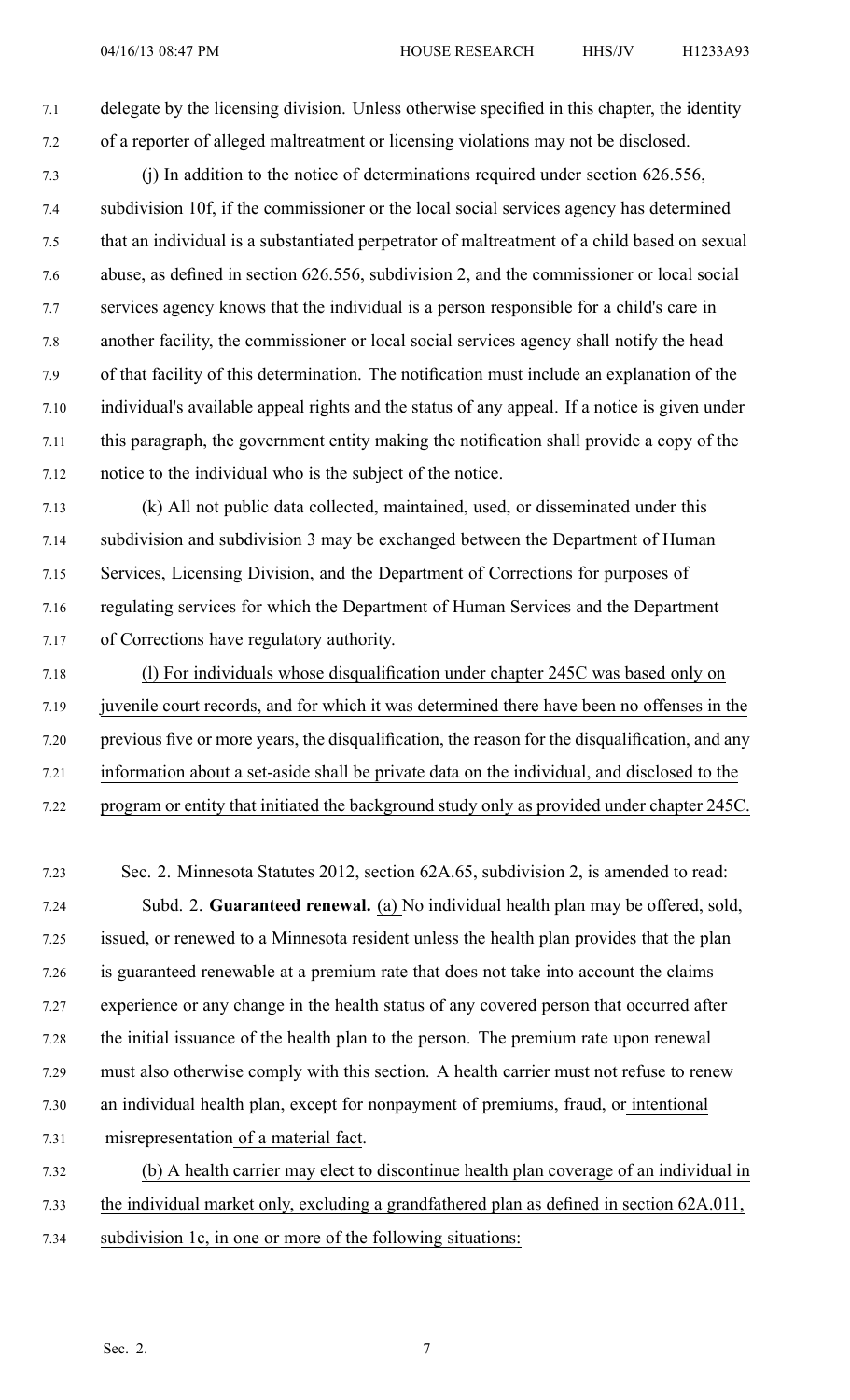| 8.1  | (1) the health carrier is ceasing to offer individual health plan coverage in the             |
|------|-----------------------------------------------------------------------------------------------|
| 8.2  | individual market in accordance with sections 62A.65, subdivision 8, 62E.11, subdivision      |
| 8.3  | 9, and federal law;                                                                           |
| 8.4  | (2) for network plans, the individual no longer resides, lives, or works in the               |
| 8.5  | service area of the health carrier, or the area for which the health carrier is authorized to |
| 8.6  | do business, but only if coverage is terminated uniformly without regard to any health        |
| 8.7  | status-related factor of covered individuals; or                                              |
| 8.8  | (3) a decision by the health carrier to discontinue offering a particular type of             |
| 8.9  | individual health plan if it meets the following requirements:                                |
| 8.10 | (i) provides notice in writing to each individual provided coverage of that type of           |
| 8.11 | health plan at least 90 days before the date coverage will be discontinued;                   |
| 8.12 | (ii) provides notice to the commissioner of commerce at least 30 business days                |
| 8.13 | before the issuer or health carrier gives notice to the individuals;                          |
| 8.14 | (iii) offers to each covered individual information about products currently offered          |
| 8.15 | that are closest in actuarial equivalence;                                                    |
| 8.16 | (iv) offers to each covered individual, on a guaranteed issue basis, the option to            |
| 8.17 | purchase any other individual health plan currently being offered by the health carrier or    |
| 8.18 | related health carrier for individuals in the market; and                                     |
| 8.19 | (v) acts uniformly without regard to any health status-related factor of covered              |
| 8.20 | individuals or dependents of covered individuals who may become eligible for coverage.        |
|      |                                                                                               |
| 8.21 | Sec. 3. Minnesota Statutes 2012, section 62A.65, is amended by adding a subdivision           |
| 8.22 | to read:                                                                                      |
| 8.23 | Subd. 2a. Modification of plan. At the time of coverage renewal, an issuer or                 |
| 8.24 | health carrier may modify the health plan, excluding a grandfathered plan as defined under    |
| 8.25 | section 62A.011, subdivision 1c, providing individual health plan coverage offered to         |
| 8.26 | individuals in the individual market, so long as the modification is consistent with state    |
| 8.27 | law and is effective on a uniform basis for individuals with that coverage."                  |
| 8.28 | Page 341, after line 20, insert:                                                              |
|      |                                                                                               |
| 8.29 | "Sec. 5. Minnesota Statutes 2012, section 245C.04, is amended by adding a subdivision         |
| 8.30 | to read:                                                                                      |
| 8.31 | Subd. 7. Initiation of background study by an individual. The commissioner shall              |
| 8.32 | modify the online NETStudy system to allow an individual to initiate a background study       |
| 8.33 | on himself or herself when the individual has only juvenile court records, and no adult       |
| 8.34 | criminal history information on file with the courts or Bureau of Criminal Apprehension,      |
| 8.35 | so that if disqualified, the individual may request a set-aside of the disqualification under |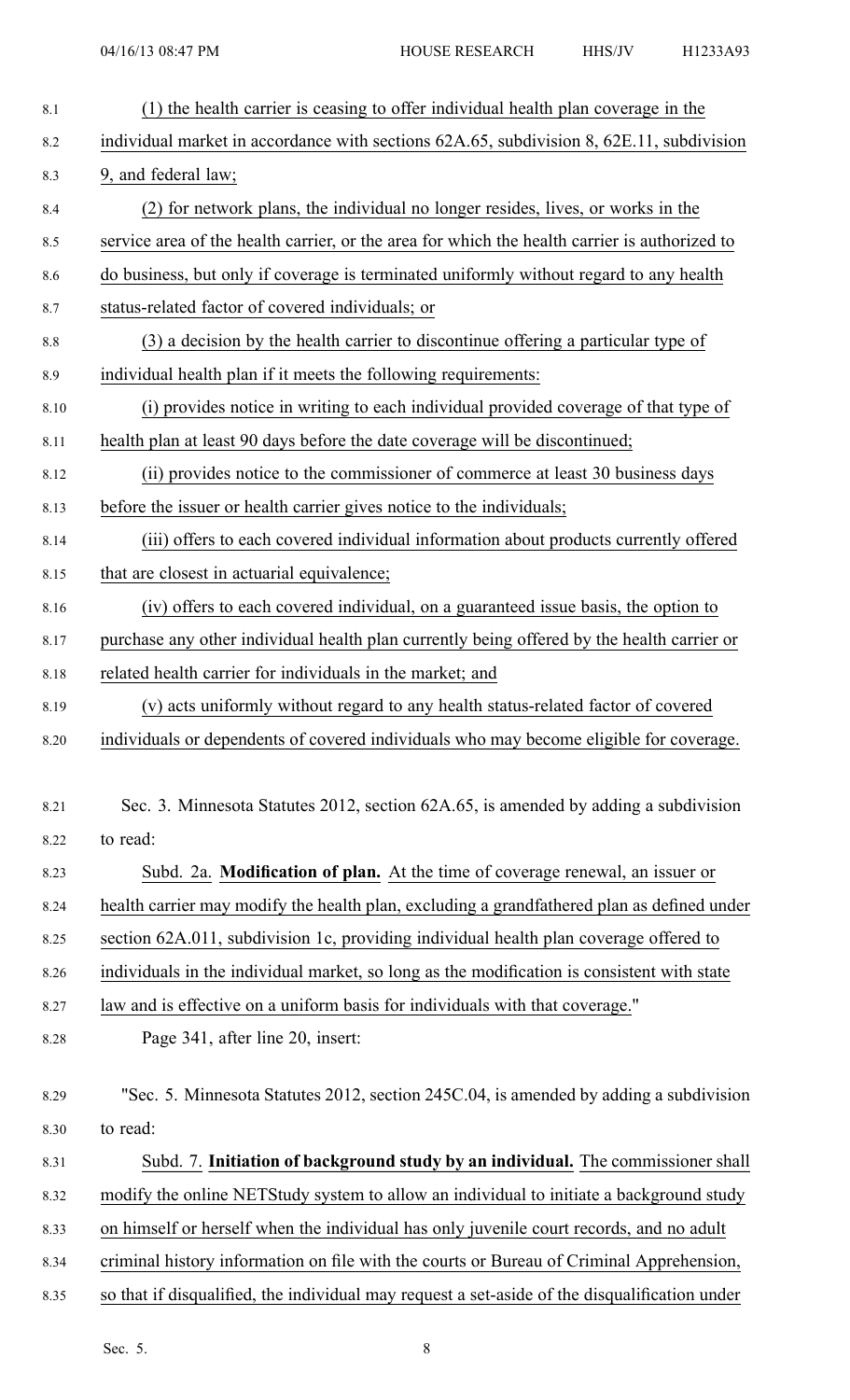| 9.1  | section 245C.22 before applying for employment with a program or agency required to             |
|------|-------------------------------------------------------------------------------------------------|
| 9.2  | initiate a background study under this chapter. If the individual receives a set-aside of       |
| 9.3  | the disqualification under section 245C.22, the provisions of section 245C.22 shall apply       |
| 9.4  | to future background studies initiated by a program or entity under this chapter. The           |
| 9.5  | commissioner shall collect a fee from the individual initiating the background study under      |
| 9.6  | this subdivision according to the fee requirements for human services licensed programs         |
| 9.7  | under section 245C.10, subdivision 9.                                                           |
|      |                                                                                                 |
| 9.8  | Sec. 6. Minnesota Statutes 2012, section 245C.17, subdivision 2, is amended to read:            |
| 9.9  | Subd. 2. Disqualification notice sent to subject. (a) If the information in the study           |
| 9.10 | indicates the individual is disqualified from direct contact with, or from access to, persons   |
| 9.11 | served by the program, the commissioner shall disclose commissioner's notice to the             |
| 9.12 | individual studied shall include:                                                               |
| 9.13 | (1) the information causing disqualification;                                                   |
| 9.14 | (2) instructions on how to request a reconsideration of the disqualification;                   |
| 9.15 | (3) an explanation of any restrictions on the commissioner's discretion to set aside            |
| 9.16 | the disqualification under section 245C.24, when applicable to the individual;                  |
| 9.17 | (4) except as provided under paragraph (d), the commissioner's notice to the                    |
| 9.18 | individual will include a statement that, if the individual's disqualification is set aside     |
| 9.19 | under section 245C.22, the applicant, license holder, or other entity that initiated the        |
| 9.20 | background study will be provided with the reason for the individual's disqualification         |
| 9.21 | and an explanation that the factors under section 245C.22, subdivision 4, which were the        |
| 9.22 | basis of the decision to set aside the disqualification shall be made available to the license  |
| 9.23 | holder upon request without the consent of the subject of the background study;                 |
| 9.24 | (5) except as provided under paragraph (d), the commissioner's notice to the                    |
| 9.25 | individual will include a statement indicating that if the individual's disqualification is set |
| 9.26 | aside or the facility is granted a variance under section 245C.30, the individual's identity    |
| 9.27 | and the reason for the individual's disqualification will become public data under section      |
| 9.28 | 245C.22, subdivision 7, when applicable to the individual;                                      |
| 9.29 | $(6)$ except as provided under paragraph $(d)$ , the commissioner's notice to the               |
| 9.30 | individual will include a statement that when a subsequent background study is initiated        |
| 9.31 | on the individual following a set-aside of the individual's disqualification, and the           |
| 9.32 | commissioner makes a determination under section 245C.22, subdivision 5, paragraph              |
| 9.33 | (b), that the previous set-aside applies to the subsequent background study, the applicant,     |
| 9.34 | license holder, or other entity that initiated the background study will be informed in the     |
| 9.35 | notice under section 245C.22, subdivision 5, paragraph (c):                                     |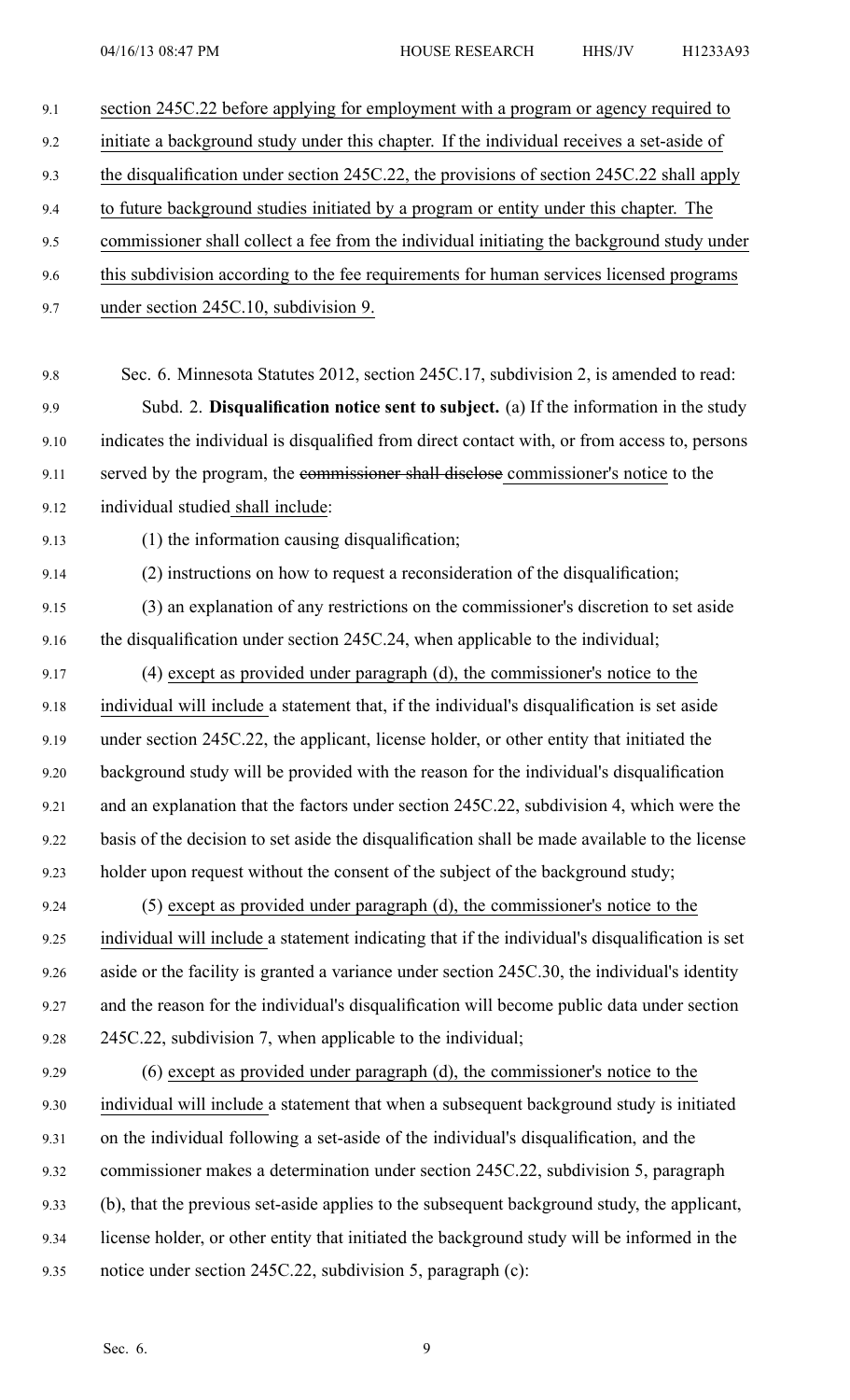10.1 (i) of the reason for the individual's disqualification;

10.2 (ii) that the individual's disqualification is set aside for that program or agency; and

- 10.3 (iii) that information about the factors under section 245C.22, subdivision 4, that
- 10.4 were the basis of the decision to set aside the disqualification are available to the license 10.5 holder upon reques<sup>t</sup> without the consent of the background study subject; and
- 10.6 (7) the commissioner's determination of the individual's immediate risk of harm 10.7 under section 245C.16.
- 10.8 (b) If the commissioner determines under section 245C.16 that an individual poses 10.9 an imminent risk of harm to persons served by the program where the individual will have 10.10 direct contact with, or access to, people receiving services, the commissioner's notice must 10.11 include an explanation of the basis of this determination.
- 10.12 (c) If the commissioner determines under section 245C.16 that an individual studied 10.13 does not pose <sup>a</sup> risk of harm that requires immediate removal, the individual shall be 10.14 informed of the conditions under which the agency that initiated the background study 10.15 may allow the individual to have direct contact with, or access to, people receiving 10.16 services, as provided under subdivision 3.
- 10.17 (d) For <sup>a</sup> disqualification based only on juvenile court records, and for which there 10.18 have been no offenses in the previous five or more years, and unless the commissioner 10.19 determines that the individual must be immediately removed or provided continuous 10.20 supervision under subdivision 3, the notice of disqualification sent to the individual
- 10.21 shall explain that:
- 10.22 (1) the notice to the program or agency that initiated the background study stated 10.23 only that more time is needed to complete the background study;
- 10.24 (2) if the disqualified individual submits <sup>a</sup> timely reques<sup>t</sup> for reconsideration and the 10.25 result is <sup>a</sup> rescission of the disqualification or <sup>a</sup> set-aside of the disqualification, the fact that
- 10.26 the individual was disqualified will not be made public or provided to the employer; and
- 10.27 (3) if the disqualification is rescinded or set aside, the commissioner shall send
- 10.28 the program or agency the same notification received by the program or agency for <sup>a</sup>
- 10.29 background study in which the individual studied has not been disqualified.
- 10.30 Sec. 7. Minnesota Statutes 2012, section 245C.17, subdivision 3, is amended to read: 10.31 Subd. 3. **Disqualification notification to the applicant, license holder, or other** 10.32 **entity.** (a) The commissioner shall notify an applicant, license holder, or other entity as 10.33 provided in this chapter who is not the subject of the study: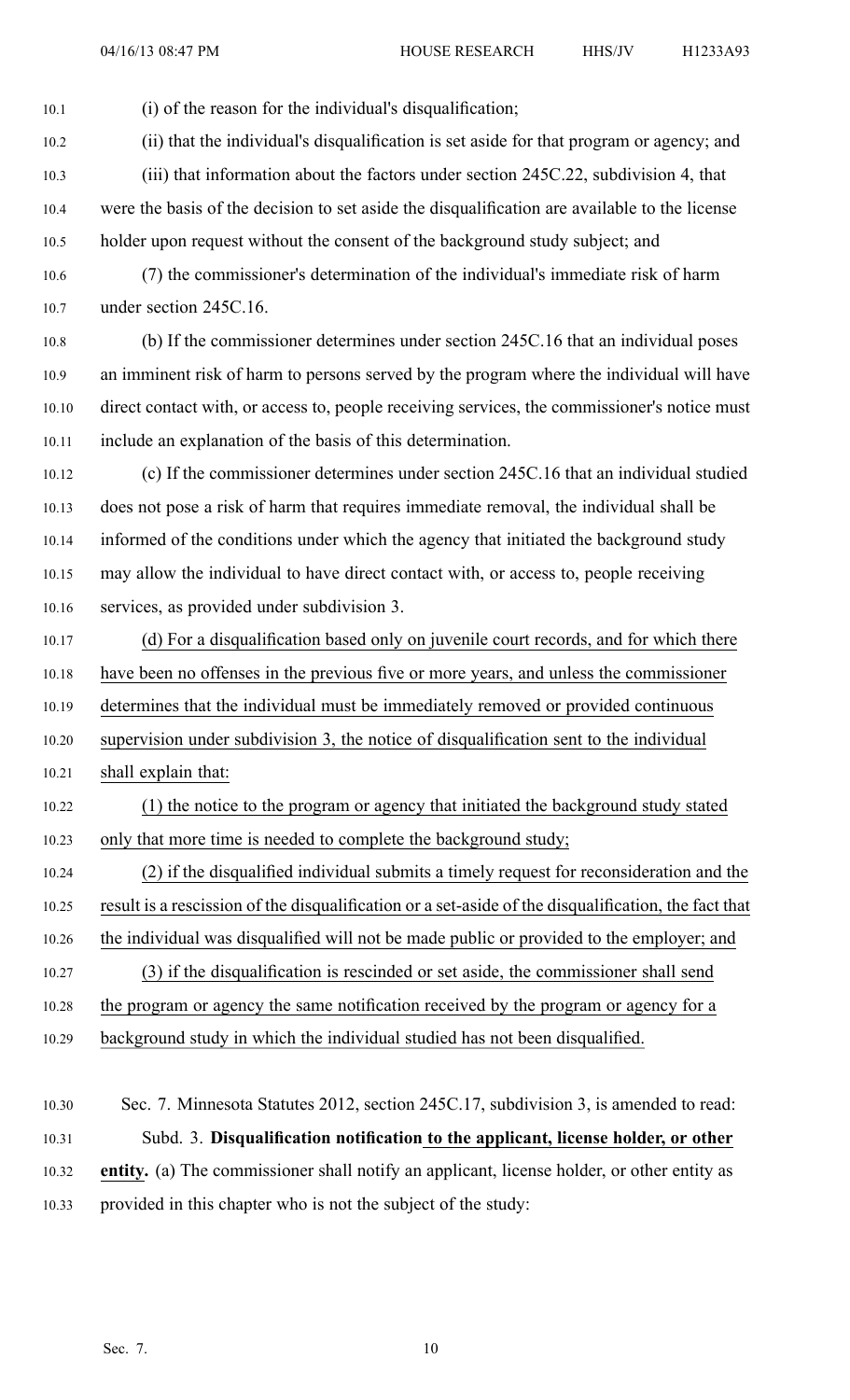04/16/13 08:47 PM HOUSE RESEARCH HHS/JV H1233A93

11.1 (1) that the commissioner has found information that disqualifies the individual 11.2 studied from being in <sup>a</sup> position allowing direct contact with, or access to, people served 11.3 by the program; and

11.4 (2) the commissioner's determination of the individual's risk of harm under section 11.5 245C.16.

11.6 (b) If the commissioner determines under section 245C.16 that an individual studied 11.7 poses an imminent risk of harm to persons served by the program where the individual 11.8 studied will have direct contact with, or access to, people served by the program, the 11.9 commissioner shall order the license holder to immediately remove the individual studied 11.10 from any position allowing direct contact with, or access to, people served by the program.

11.11 (c) If the commissioner determines under section 245C.16 that an individual studied 11.12 poses <sup>a</sup> risk of harm that requires continuous, direct supervision, the commissioner shall 11.13 order the applicant, license holder, or other entities as provided in this chapter to:

11.14 (1) immediately remove the individual studied from any position allowing direct 11.15 contact with, or access to, people receiving services; or

11.16 (2) before allowing the disqualified individual to be in <sup>a</sup> position allowing direct 11.17 contact with, or access to, people receiving services, the applicant, license holder, or other 11.18 entity, as provided in this chapter, must:

11.19 (i) obtain from the disqualified individual <sup>a</sup> copy of the individual's notice of 11.20 disqualification from the commissioner that explains the reason for disqualification;

11.21 (ii) ensure that the individual studied is under continuous, direct supervision when 11.22 in <sup>a</sup> position allowing direct contact with, or access to, people receiving services during 11.23 the period in which the individual may reques<sup>t</sup> <sup>a</sup> reconsideration of the disqualification 11.24 under section 245C.21; and

11.25 (iii) ensure that the disqualified individual requests reconsideration within 30 days of 11.26 receipt of the notice of disqualification; or

11.27 (3) for <sup>a</sup> disqualification based only on juvenile court records, and there have been 11.28 no offenses in the previous five or more years, the notice under this paragraph shall not 11.29 require the program or entity to obtain from the individual <sup>a</sup> copy of the individual's notice 11.30 of disqualification under clause (2), item (i).

11.31 (d) Except as provided under paragraph (f), if the commissioner determines under 11.32 section 245C.16 that an individual studied does not pose <sup>a</sup> risk of harm that requires 11.33 continuous, direct supervision, the commissioner shall order the applicant, license holder, 11.34 or other entities as provided in this chapter to:

11.35 (1) immediately remove the individual studied from any position allowing direct 11.36 contact with, or access to, people receiving services; or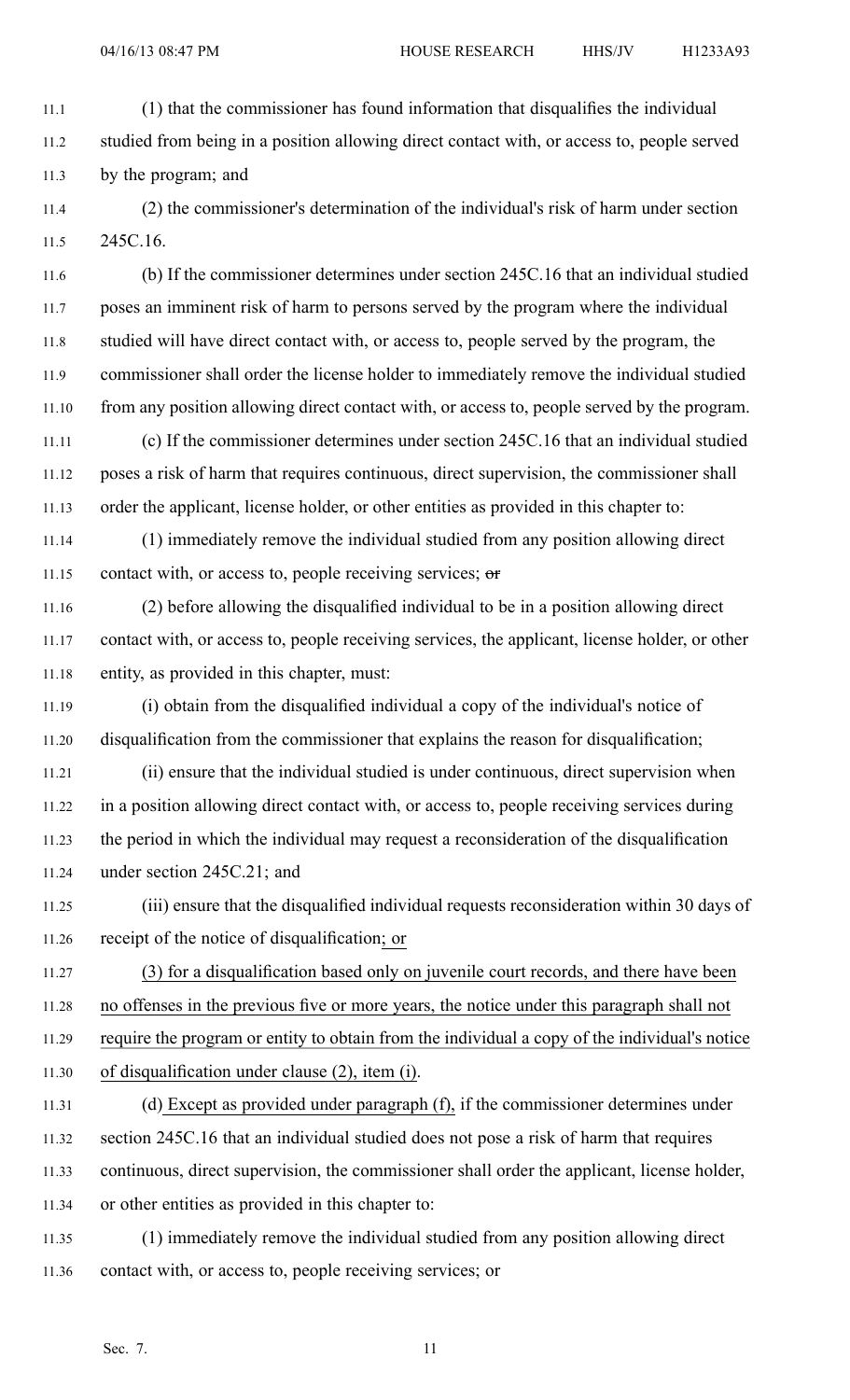- 12.1 (2) before allowing the disqualified individual to be in any position allowing direct 12.2 contact with, or access to, people receiving services, the applicant, license holder, or 12.3 other entity as provided in this chapter must: 12.4 (i) obtain from the disqualified individual <sup>a</sup> copy of the individual's notice of 12.5 disqualification from the commissioner that explains the reason for disqualification; and 12.6 (ii) ensure that the disqualified individual requests reconsideration within 15 days 12.7 of receipt of the notice of disqualification. 12.8 (e) The commissioner shall not notify the applicant, license holder, or other entity 12.9 as provided in this chapter of the information contained in the subject's background 12.10 study unless: 12.11 (1) the basis for the disqualification is failure to cooperate with the background study 12.12 or substantiated maltreatment under section 626.556 or 626.557; 12.13 (2) the Data Practices Act under chapter 13 provides for release of the information; or 12.14 (3) the individual studied authorizes the release of the information. 12.15 (f) When an individual's disqualification is based only on juvenile court records, and 12.16 there have been no offenses in the previous five or more years, and the commissioner does 12.17 not determine that the individual must be immediately removed according to paragraph (b) 12.18 or continuously supervised according to paragraph (c), the notice to the program or entity 12.19 shall not identify that the individual is disqualified, but state only that the commissioner 12.20 needs more time to complete the background study. 12.21 Sec. 8. Minnesota Statutes 2012, section 245C.22, subdivision 5, is amended to read: 12.22 Subd. 5. **Scope of set-aside.** (a) If the commissioner sets aside <sup>a</sup> disqualification 12.23 under this section, the disqualified individual remains disqualified, but may hold <sup>a</sup> license 12.24 and have direct contact with or access to persons receiving services. Except as provided in
	- 12.25 paragraph (b) or (c), the commissioner's set-aside of <sup>a</sup> disqualification is limited solely to
	- 12.26 the licensed program, applicant, or agency specified in the set aside notice under section 12.27 245C.23. For personal care provider organizations, the commissioner's set-aside may 12.28 further be limited to <sup>a</sup> specific individual who is receiving services. For new background 12.29 studies required under section 245C.04, subdivision 1, paragraph (i), if an individual's 12.30 disqualification was previously set aside for the license holder's program and the new 12.31 background study results in no new information that indicates the individual may pose <sup>a</sup> 12.32 risk of harm to persons receiving services from the license holder, the previous set-aside 12.33 shall remain in effect.
	- 12.34 (b) If the commissioner has previously set aside an individual's disqualification 12.35 for one or more programs or agencies, and the individual is the subject of <sup>a</sup> subsequent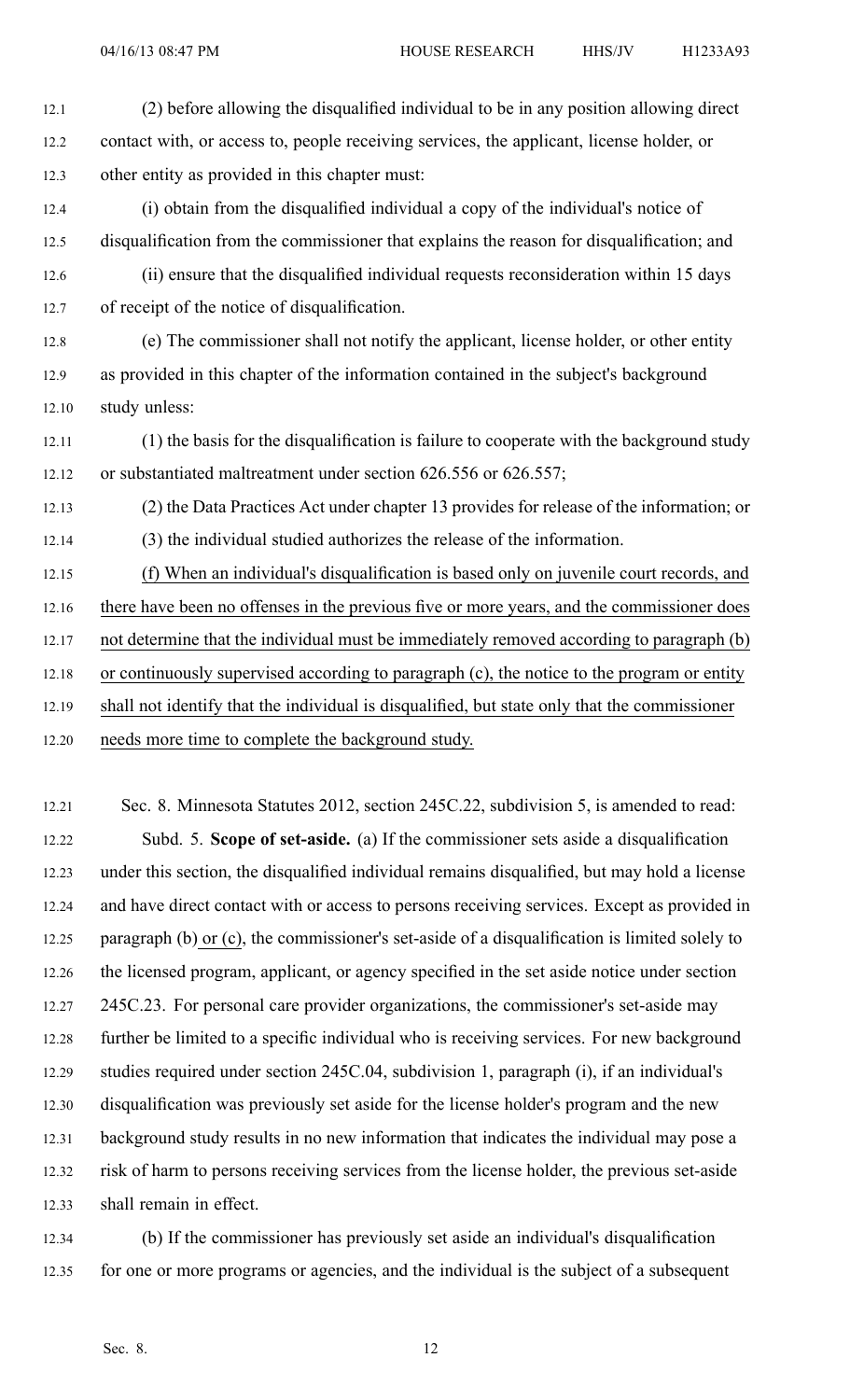13.1 background study for <sup>a</sup> different program or agency, the commissioner shall determine 13.2 whether the disqualification is set aside for the program or agency that initiated the 13.3 subsequent background study. A notice of <sup>a</sup> set-aside under paragraph (c) shall be issued 13.4 within 15 working days if all of the following criteria are met:

13.5 (1) the subsequent background study was initiated in connection with <sup>a</sup> program 13.6 licensed or regulated under the same provisions of law and rule for at least one program 13.7 for which the individual's disqualification was previously set aside by the commissioner;

13.8 (2) the individual is not disqualified for an offense specified in section 245C.15, 13.9 subdivision 1 or 2;

13.10 (3) the commissioner has received no new information to indicate that the individual 13.11 may pose <sup>a</sup> risk of harm to any person served by the program; and

13.12 (4) the previous set-aside was not limited to <sup>a</sup> specific person receiving services.

13.13 (c) Except as provided in paragraph (d), when <sup>a</sup> disqualification is set aside under 13.14 paragraph (b), the notice of background study results issued under section 245C.17, in 13.15 addition to the requirements under section 245C.17, shall state that the disqualification is 13.16 set aside for the program or agency that initiated the subsequent background study. The 13.17 notice must inform the individual that the individual may reques<sup>t</sup> reconsideration of the 13.18 disqualification under section 245C.21 on the basis that the information used to disqualify 13.19 the individual is incorrect.

13.20 (d) When <sup>a</sup> disqualification is set aside under paragraph (b) for <sup>a</sup> disqualification 13.21 based only on juvenile court records, the notice of background study results issued to 13.22 the program or agency by the commissioner under section 245C.17 shall be the same 13.23 notification received by the program or agency for <sup>a</sup> background study in which the

13.24 individual studied has no disqualifying characteristic."

13.25 Page 350, line 25, strike "prostitution" and insert "sexual exploitation" 13.26 Page 351, line 28, strike "prostitution" and insert "sexual exploitation"

13.27 Page 352, line 5, after the period, insert "Programs funded under this section must

13.28 submit demographic and outcome information to the commissioner. The commissioner

13.29 must submit <sup>a</sup> repor<sup>t</sup> regarding program demographic and outcome information to the

13.30 legislature upon request."

13.31 Page 356, after line 6, insert:

13.34 **EFFECTIVE DATE.** This section is effective January 1, 2013 July 1, 2014.

## 13.35 **EFFECTIVE DATE.** This section is effective retroactively from January 1, 2013."

<sup>13.32</sup> "Sec. 17. Laws 2011, First Special Session chapter 9, article 1, section 3, the effective 13.33 date, is amended to read: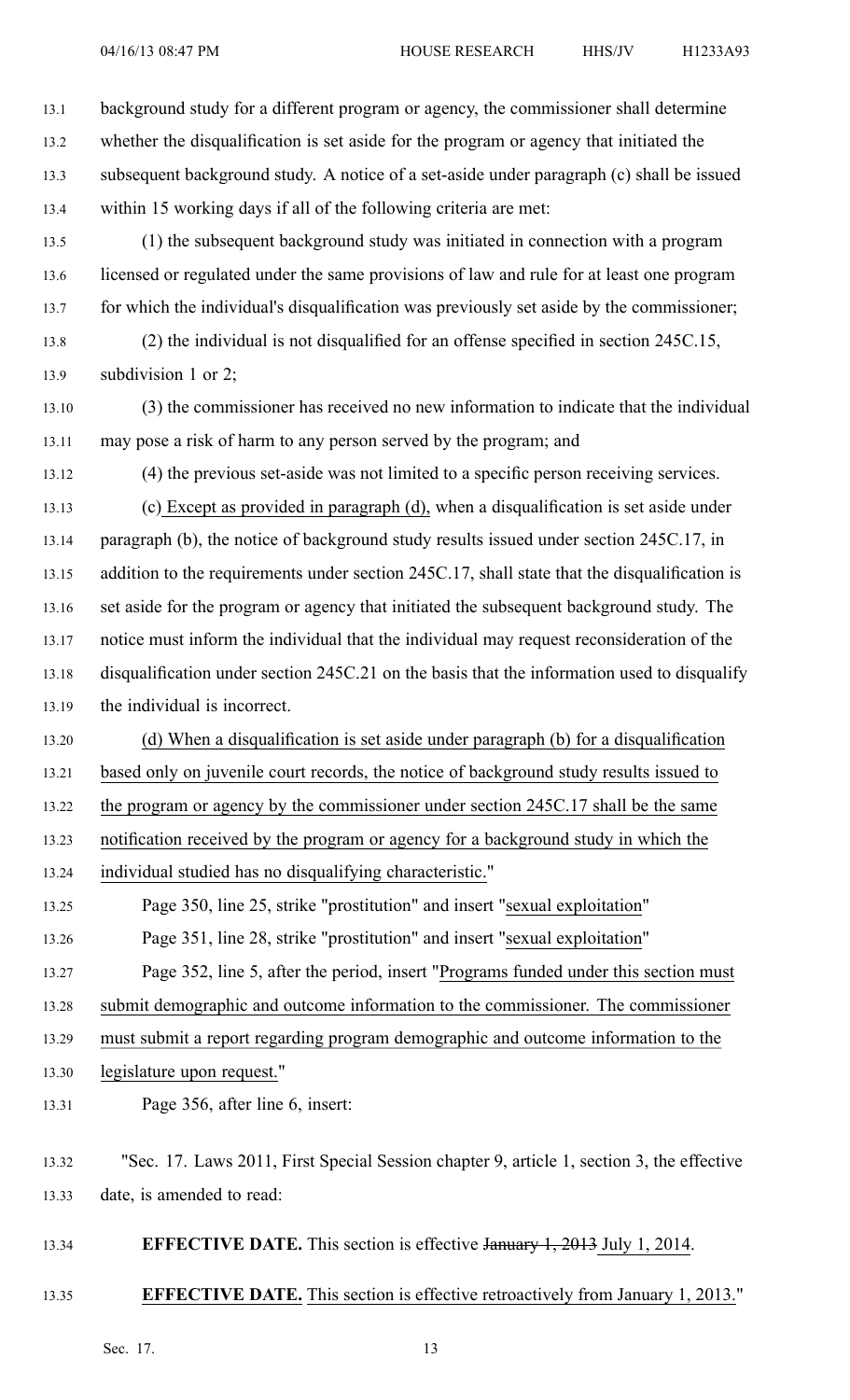- 14.1 Page 356, line 31, before the comma insert "under Minnesota Statutes chapter 256B
- 14.2 and MinnesotaCare under chapter 256L"
- 14.3 Page 357, line 1, after "income" insert <sup>a</sup> comma
- 14.4 Page 357, line 7, delete everything after the period
- 14.5 Page 357, after line 7, insert:
- 14.6 "(d) For the purposes of this section:"
- 14.7 Page 357, line 13, delete "goal setting" and insert "goal-setting"
- 14.8 Page 430, after line 10, insert:
- 14.9 "Sec. .... Minnesota Statutes 2012, section 144.0724, subdivision 6, is amended to read:
- 14.10 Subd. 6. **Penalties for late or nonsubmission.** A facility that fails to complete or
- 14.11 submit an assessment for <sup>a</sup> RUG-III or RUG-IV classification within seven days of the
- 14.12 time requirements in subdivisions 4 and 5 is subject to <sup>a</sup> reduced rate for that resident.
- 14.13 The reduced rate shall be the lowest rate for that facility. The reduced rate is effective on
- 14.14 the day of admission for new admission assessments or on the day that the assessment
- 14.15 was due for all other assessments and continues in effect until the first day of the month
- 14.16 following the date of submission of the resident's assessment. If loss of revenue due to
- 14.17 penalties incurred by <sup>a</sup> facility for any period of 92 days are equal to or greater than 1.0
- 14.18 percen<sup>t</sup> of the total operating costs on the facility's most recent annual statistical and cost
- 14.19 report, <sup>a</sup> facility may apply to the commissioner of human services for <sup>a</sup> reduction in
- 14.20 the total penalty amount. The commissioner of human services in consultation with the
- 14.21 commissioner of health may, at the sole discretion of the commissioner of human services,
- 14.22 limit the penalty for residents covered by medical assistance to fifteen days."
- 14.23 Page 443, line 20, after "illness" insert ", preventable health costs,"
- 14.24 Page 443, line 26, strike "2009" and insert "2013"
- 14.25 Page 443, line 27, strike "competitive" and after "to" insert "all"
- 14.26 Page 444, delete lines 26 to 30
- 14.27 Page 445, delete lines 8 to 19 and insert:
- 14.28 "(b) in carrying out its responsibilities for administration, technical assistance, and
- 14.29 oversight, the commissioner may contract out its responsibilities within the limits of the
- 14.30 administrative budget given for those purposes."
- 14.31 Page 445, delete lines 28 to 36
- 14.32 Page 478, line 24, delete "5,644,039,000" and insert "5,643,757,000" and delete "
- 14.33 5,876,951,000" and insert "5,877,152,000" and delete "11,520,990,000" and insert "
- 14.34 11,520,909,000"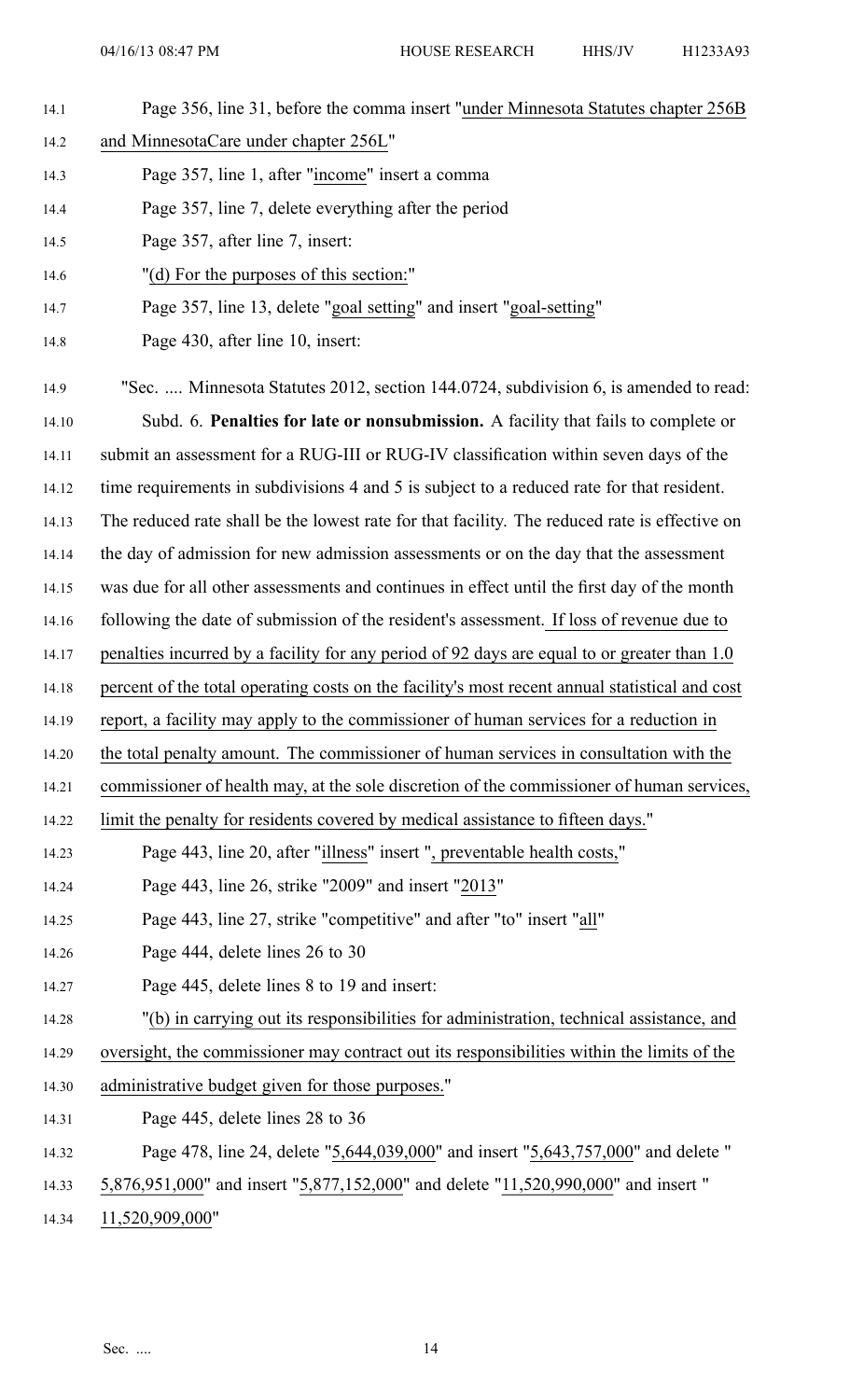| 15.1  | Page 478, line 27, delete "664,161,000" and insert "664,087,000" and delete "      |
|-------|------------------------------------------------------------------------------------|
| 15.2  | 427,466,000" and insert "432,345,000" and delete "1,091,628,000" and insert "      |
| 15.3  | 1,096,433,000"                                                                     |
| 15.4  | Page 478, line 30, delete "6,649,113,000" and insert "6,648,757,000" and delete "  |
| 15.5  | 6,646,747,000" and insert "6,651,827,000" and delete "13,295,860,000" and insert " |
| 15.6  | 13,300,584,000"                                                                    |
| 15.7  | Page 479, line 17, delete "5,558,517,000" and insert "5,558,235,000" and delete "  |
| 15.8  | 5,796,553,000" and insert "5,796,754,000"                                          |
| 15.9  | Page 479, line 20, delete "631,881,000" and insert "631,807,000" and delete "      |
| 15.10 | 395,749,000" and insert "395,628,000"                                              |
| 15.11 | Page 489, line 28, delete "296,272,000" and insert "296,282,000" and delete "      |
| 15.12 | 226,606,000" and insert "226,619,000"                                              |
| 15.13 | Page 489, line 31, delete "4,368,215,000" and insert "4,367,908,000" and delete "  |
| 15.14 | 4,592,196,000" and insert "4,592,372,000"                                          |
| 15.15 | Page 489, line 32, delete "292,771,000" and insert "292,697,000" and delete "      |
| 15.16 | 123,507,000" and insert "123,386,000"                                              |
| 15.17 | Page 490, line 4, delete "\$239,934,000" and insert "\$240,426,000"                |
| 15.18 | Page 490, line 5, delete "\$218,047,000" and insert "\$218,557,000"                |
| 15.19 | Page 491, delete lines 15 to 33                                                    |
| 15.20 | Page 492, delete lines 1 to 16                                                     |
| 15.21 | Page 493, line 26, delete "16,572,000" and insert "16,597,000" and delete "        |
| 15.22 | 16,573,000" and insert "16,598,000"                                                |
| 15.23 | Page 494, after line 4, insert:                                                    |
| 15.24 | "Food Shelf Programs. \$25,000 each                                                |
| 15.25 | year from the general fund is for food shelf                                       |
| 15.26 | programs under Minnesota Statutes, section                                         |
| 15.27 | 256E.34. This appropriation is onetime.                                            |
| 15.28 | Notwithstanding Minnesota Statutes, section                                        |
| 15.29 | 256E.34, subdivision 4, no portion of this                                         |
| 15.30 | appropriation may be used by Hunger                                                |
| 15.31 | Solutions for its administrative expenses,                                         |
| 15.32 | including but not limited to rent and salaries."                                   |
| 15.33 | Page 494, line 9, delete everything after the period and insert "If funds are      |
| 15.34 | appropriated in fiscal years 2014 or 2015"                                         |
| 15.35 | Page 494, delete line 10                                                           |
|       |                                                                                    |

15.36 Page 494, line 11, delete "and fiscal year 2015"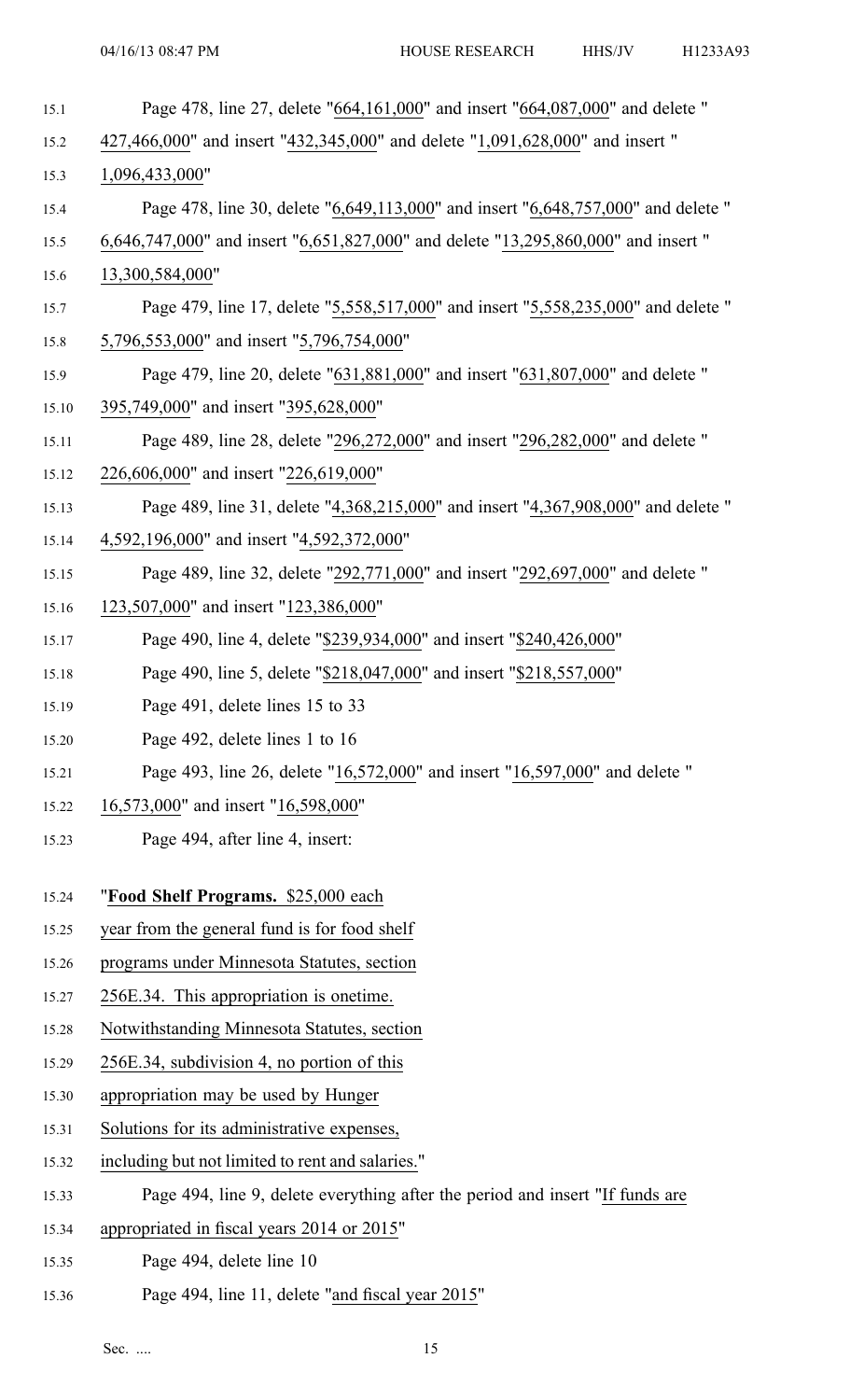- 16.1 Page 494, line 17, delete ". The" and insert ", then the"
- 16.2 Page 497, line 21, delete "168,946,000" and insert "173,946,000"
- 16.3 Page 497, line 27, delete "31,717,000" and insert "36,717,000"
- 16.4 Page 498, line 5, delete "21,731,000" and insert "26,731,000"
- 16.5 Page 498, delete lines 16 to 21 and insert:
- 16.6 "(a) \$20,000,000 in fiscal year 2014 and
- 16.7 \$25,000,000 in fiscal year 2015 is from the
- 16.8 Health Care Access fund for the Statewide
- 16.9 Health Improvement Program (SHIP) for
- 16.10 grants to all local community health boards
- 16.11 and tribal governments. Funds appropriated
- 16.12 under this paragraph are available until
- 16.13 expended. Public health agencies in their
- 16.14 third cycle of SHIP funding shall incorporate
- 16.15 activities targeted to addressing populations
- 16.16 with health disparities or persons with
- 16.17 disabilities.
- 16.18 (b) Of the appropriated amount, \$500,000
- 16.19 in fiscal year 2015 shall be distributed as
- 16.20 two-year pilot grants focused on improving
- 16.21 health and reducing health care costs in
- 16.22 populations over age 60. Grants shall be
- 16.23 awarded by February 1, 2014, to five county
- 16.24 public health agencies, multicounty public
- 16.25 health agency partnerships, or county/city
- 16.26 public health agency partnerships to initiate
- 16.27 evidence-based strategies for improving
- 16.28 the physical activity levels of citizens over
- 16.29 age 60 with <sup>a</sup> goal of improving health and
- 16.30 reducing health care costs. Partnerships with
- 16.31 community education, health providers, or
- 16.32 other local institutions shall be encouraged
- 16.33 to establish ongoing outreach and sustainable
- 16.34 programming.